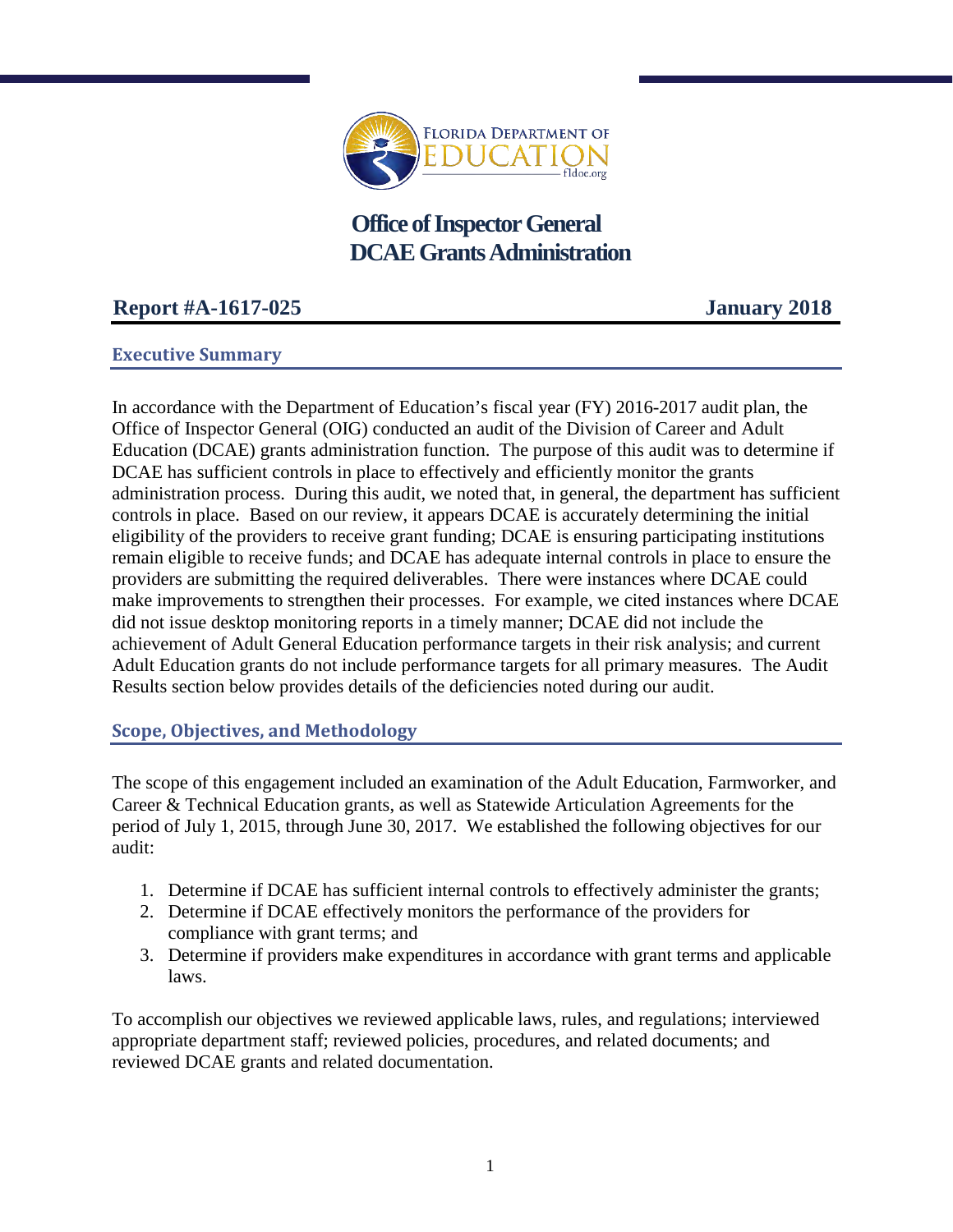### **Background**

The Florida Department of Education (department) receives federal funding from the U.S. Department of Education for the following programs:

- Career and Technical Education through the Carl D. Perkins Career and Technical Education Act of 2006;
- Adult Education through the Workforce Innovation and Opportunity Act (WIOA); and
- Farmworker Career Development through WIOA.

In addition, the department receives state funding to help expand the opportunities for individuals to receive postsecondary degrees and certificates via Statewide Articulation Agreements. The Division of Career and Adult Education (DCAE) awards sub-grants to eligible providers to administer local programs. Per Florida Statute, the department is required to oversee the performance of sub-grantees in the enforcement of all laws and rules. The purpose of each programs is as follows:

### Adult Education (AE):

l

Florida's adult education system includes a range of instructional programs that help adults get the basic skills they need to be productive workers, family members, and citizens. The major program areas are Adult Basic Education, Adult High School and GED® Preparation, and English for Speakers of Other Languages. These programs emphasize basic skills such as reading, writing, math, and English language competency. The adult education programs also help adult learners gain the knowledge and skills they need to enter and succeed in postsecondary education. <sup>[1](#page-1-0)</sup>

### Career & Technical Education (CTE):

Through the CTE Program, also known as Perkins, DCAE is responsible for developing and maintaining educational programs that prepare individuals for occupations important to Florida's economic development. These programs are organized into 17 different career clusters and are geared toward middle school, high school, district technical school, and Florida College System students throughout the state.<sup>[2](#page-1-1)</sup>

Florida Department of Education Farmworker Career Development Program (FCDP): The purpose of the FCDP is to provide career services and appropriate training leading to yearround, unsubsidized employment to eligible migrant and seasonal farmworkers and to provide emergency stabilization services such as food and rent to those who choose to stay in farm work.<sup>[3](#page-1-2)</sup>

<span id="page-1-1"></span><span id="page-1-0"></span><sup>1</sup> http://fldoe.org/academics/career-adult-edu/adult-edu/

<sup>2</sup> http://fldoe.org/academics/career-adult-edu/career-tech-edu/

<span id="page-1-2"></span><sup>3</sup> http://fldoe.org/academics/career-adult-edu/farmworker-jobs-edu-program/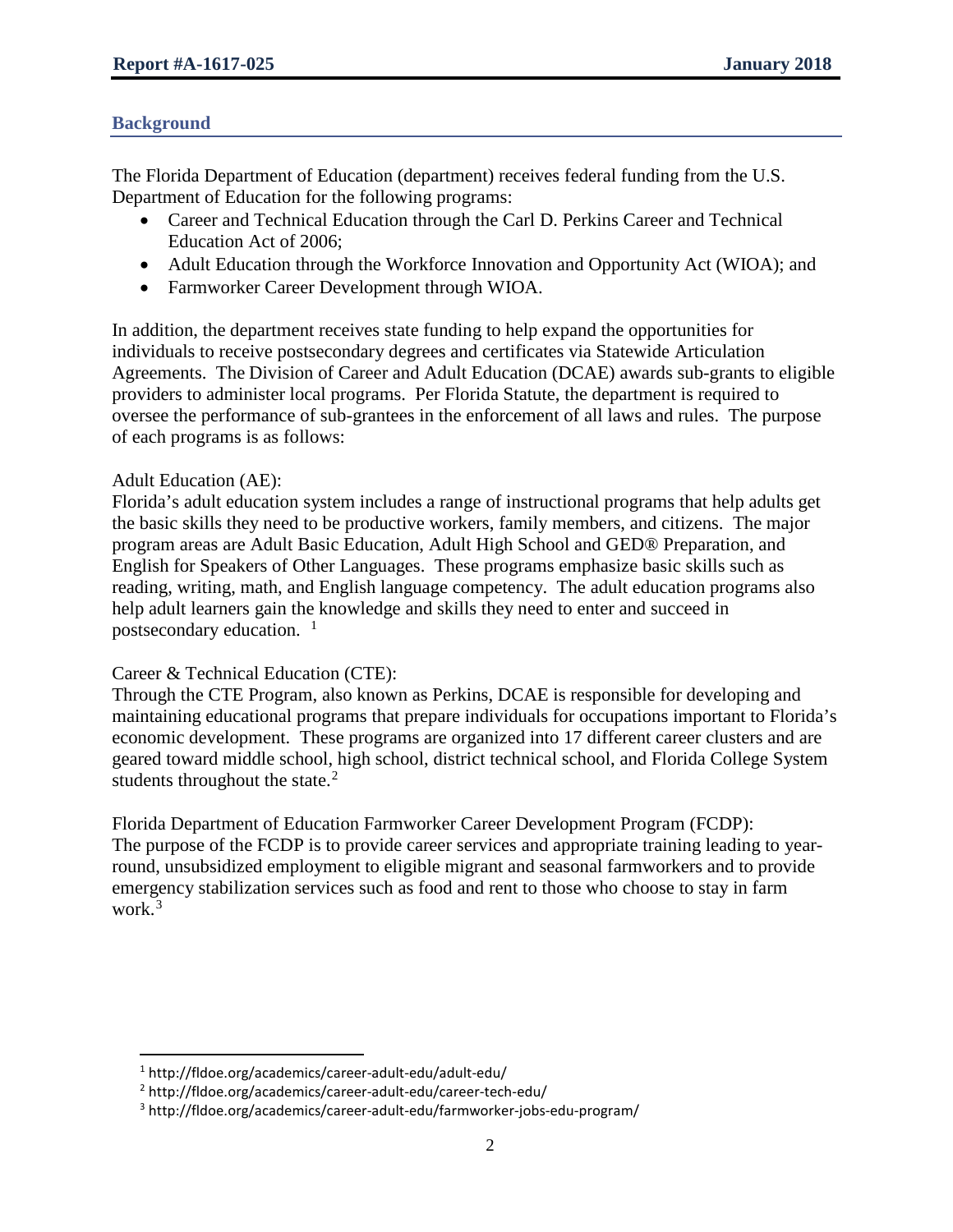l

Statewide Articulation Agreements (SAA):

The department receives state funding to help expand the opportunities for individuals to receive postsecondary degrees and certificates. Many of these grants are technology and industry specific grants that allow the person(s) to be awarded a certificate in the area of choice.<sup>[4](#page-2-0)</sup>

During FY 2015-2016, DCAE allocated \$37,814,605 to Adult Education grants, \$62,199,266 to Perkins grants, \$3,313,689 to Farmworker grants, and \$9,836,490 to Statewide Articulation Agreements totaling \$113,164,050.00. During FY 2016-2017, DCAE allocated \$37,766,685 to Adult Education grants, \$61,900,611 to Perkins grants, \$3,313,689 to Farmworker grants, and \$3,985,000 to Statewide Articulation Agreements totaling \$106,965,985.

### Finding 1: DCAE did not issue desktop monitoring reports in a timely manner

Per CFR 200.331 (b), "All pass through entities must evaluate each subrecipient's risk of noncompliance with Federal statutes, regulations, and the terms and conditions of the subaward for purposes of determining the appropriate subrecipient monitoring."

Section 2 CFR Part 200.331 (d) additionally states, "All pass through entities must monitor the activities of the sub recipient as necessary to ensure that the subaward is used for authorized purposes in compliance with Federal statutes, regulations, and the terms and the conditions of the subaward; and that the subaward performance goals are achieved. Pass through entity monitoring of the sub recipient must include:

(2) Following-up and ensuring that the sub recipient takes timely and appropriate action on all deficiencies pertaining to the Federal award provided to the sub recipient from the pass-through entity detected through audits, on-site reviews, and other means."

The DCAE Quality Assurance and Compliance Team conducts annual risk assessments to determine the monitoring strategy for each provider. Those providers deemed to be at a higher risk receive a more comprehensive monitoring strategy such as an onsite visit or desktop monitoring review. DCAE completes the risk assessment in the spring of each year.

Based on the risk assessment, DCAE monitored 18 providers in FY 2016-2017. Of the 18 monitoring engagements, DCAE conducted 13 onsite visits and 5 desktop monitoring reviews. We determined DCAE completed and issued 17 draft reports (94%) to the 18 providers receiving a monitoring engagement. DCAE issued the draft reports 8 to 32 business days after the completion of monitoring for onsite reviews and 59 to 169 days after the completion of monitoring for desktop reviews. As of October 2017, DCAE had not issued one draft monitoring report to a provider who received a desktop review in the spring of 2017.

DCAE issued final reports to 14 (77%) of the 18 providers reviewed in FY 2016-2017. DCAE issued 13 final reports for onsite reviews ranging from 18 to 68 business days after completion of monitoring. DCAE issued one final report resulting from a desktop review 90 days after the

<span id="page-2-0"></span><sup>4</sup> http://fldoe.org/academics/career-adult-edu/career-technical-edu-agreements/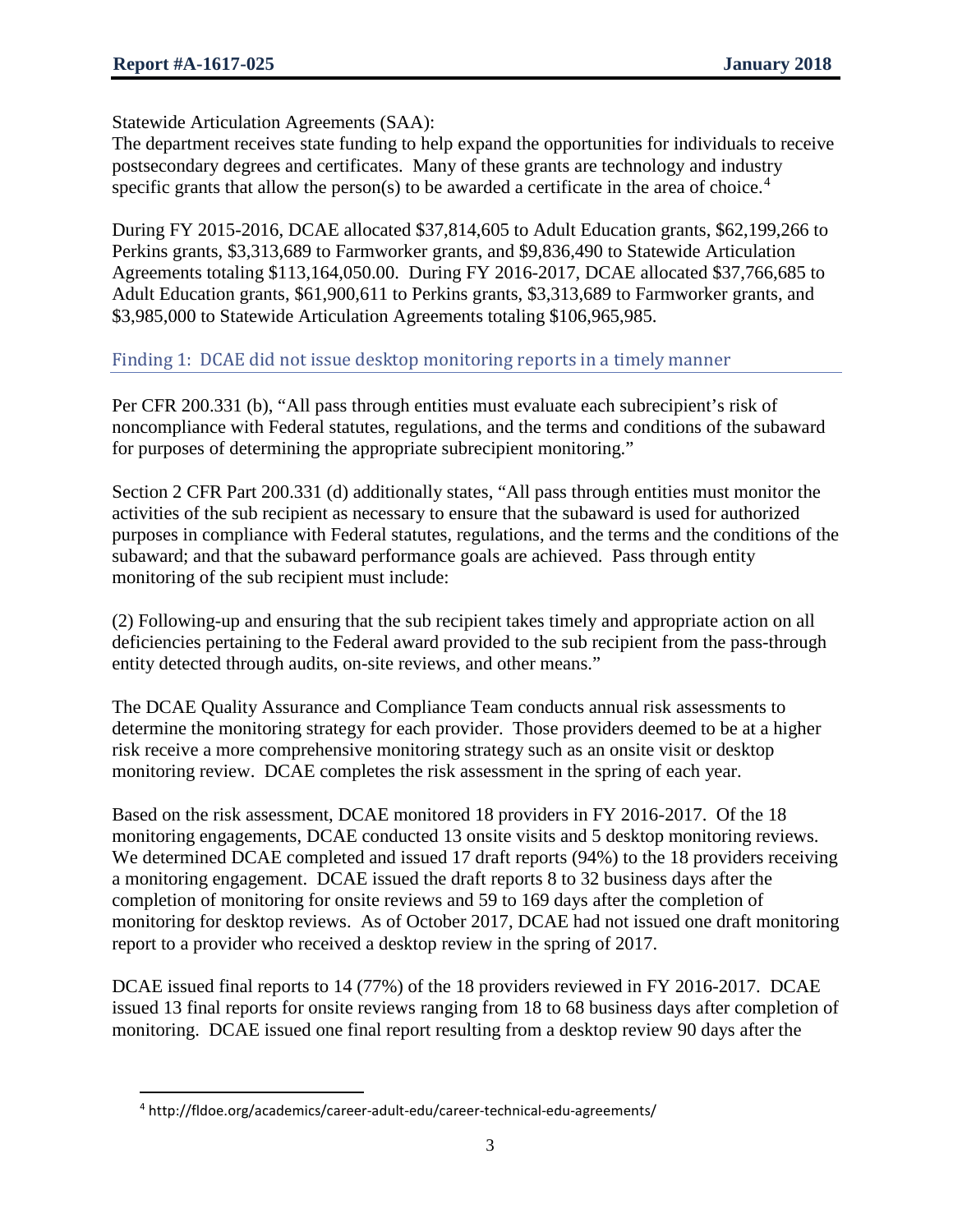completion of monitoring. As of October 2017, DCAE had not issued final reports to four of the five providers who received desktop monitoring reviews.

We determined DCAE has not implemented timelines for the issuance of monitoring reports to the providers. We additionally noted that, while DCAE issued monitoring reports timely to providers who received onsite reviews, they did not issue reports timely to those who received desktop monitoring reviews. Per DCAE staff, the delayed desktop monitoring reports were due to a new pilot program started in 2016. The program also reported that they were short staffed and had not established clear definitions for draft reports and final reports.

Lack of timelines for the issuance of monitoring reports can result in providers not receiving reports in a timely manner. As a result of the delayed reporting, DCAE will be unable to provide timely monitoring feedback to providers and ensure the providers correct the noted deficiencies.

## *Recommendation*

We recommend that DCAE establish timelines for the issuance of monitoring reports and ensure that reports are issued within those timelines. We also recommend that DCAE establish definitions for draft reports and final reports.

## *Management Response*

Concur. DCAE will establish timelines for the issuance of monitoring reports and ensure that reports are issued within those timelines. DCAE will establish definitions for draft reports and final reports.

Finding 2: DCAE did not include the achievement of Adult General Education performance targets in their risk analysis.

Section 2 Code of Federal Regulations (CFR) Part 200.331 (b), "All pass through entities must evaluate each subrecipient's risk of noncompliance with Federal statutes, regulations, and the terms and conditions of the subaward for purposes of determining the appropriate subrecipient monitoring."

Section 2 CFR Part 200.331 (d) additionally states, "All pass through entities must monitor the activities of the sub recipient as necessary to ensure that the subaward is used for authorized purposes in compliance with Federal statutes, regulations, and the terms and the conditions of the subaward; and that the subaward performance goals are achieved."

Per the Adult Education grants, the scope of work is comprised of primary core measures and secondary core measures. The primary core measures included educational gains, which are addressed through educational functional levels. Per the grant agreements, gains must be validated using the National Reporting System (NRS) and State of Florida approved assessment instruments. The NRS Adult General Education performances and targets are listed below.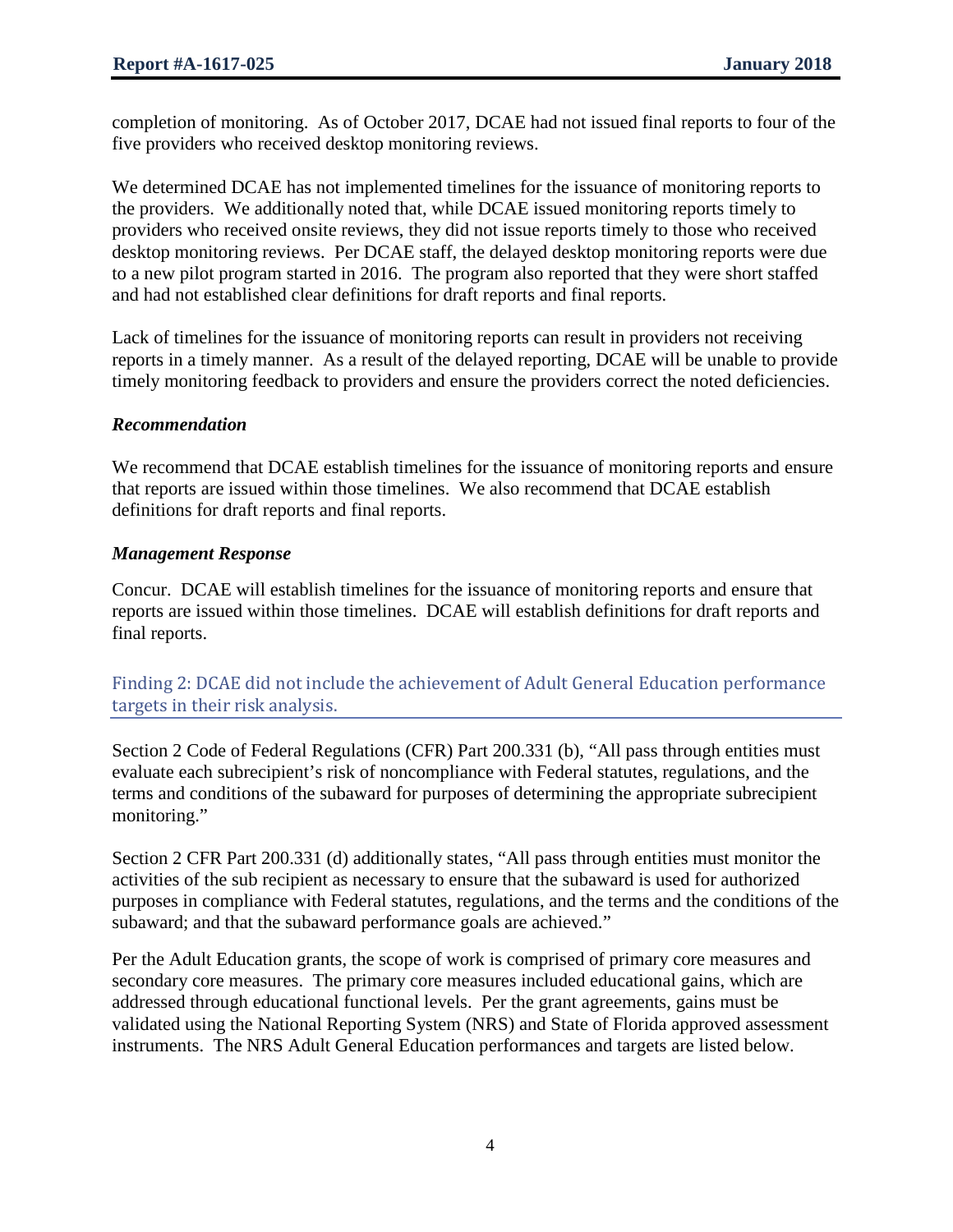#### Florida

#### Years 2014-15, 2015-16, 2016-17

| NRS Adult General Education Performances and Targets |  |  |
|------------------------------------------------------|--|--|
|                                                      |  |  |

| $\mathbf{1}$                                             | 2                                               | 3                                                     | $\overline{4}$                                   | 5                                                     |
|----------------------------------------------------------|-------------------------------------------------|-------------------------------------------------------|--------------------------------------------------|-------------------------------------------------------|
| <b>Educational</b><br><b>Functioning Levels</b><br>(EFL) | <b>Actual State</b><br>Performance<br>2014-2015 | <b>State Performance</b><br><b>Targets</b><br>2015-16 | <b>Actual State</b><br>Performance<br>2015-2016* | <b>State Performance</b><br><b>Targets</b><br>2016-17 |
| ABE Beginning Literacy                                   | 28%                                             | 39%                                                   | 28%                                              | 40%                                                   |
| <b>ABE Beginning</b>                                     | 33%                                             | 42%                                                   | 32%                                              | 40%                                                   |
| ABE Low Intermediate                                     | 37%                                             | 47%                                                   | 33%                                              | 39%                                                   |
| ABE High Intermediate                                    | 39%                                             | 51%                                                   | 33%                                              | 40%                                                   |
| ASE Low                                                  | 41%                                             | 56%                                                   | 34%                                              | 42%                                                   |
| ASE High                                                 | N/A                                             | N/A                                                   | N/A                                              | N/A                                                   |
| <b>ESL Beginning Literacy</b>                            | 38%                                             | 45%                                                   | 40%                                              | 42%                                                   |
| ESL Low Beginning                                        | 41%                                             | 49%                                                   | 40%                                              | 51%                                                   |
| <b>ESL High Beginning</b>                                | 35%                                             | 46%                                                   | 34%                                              | 42%                                                   |
| ESL Low Intermediate                                     | 28%                                             | 41%                                                   | 30%                                              | 39%                                                   |
| ESL High Intermediate                                    | 28%                                             | 38%                                                   | 28%                                              | 38%                                                   |
| <b>ESL Advanced</b>                                      | 23%                                             | 39%                                                   | 23%                                              | 26%                                                   |

\*2015-2016 Actual State Performances are pending USDE, OCTAE approval.

We analyzed 14 of the 144 (10%) FY 2015-2016 Adult General Education grants to determine whether the providers achieved the primary core measures listed under the scope of work. The 14 selected grants encompassed 13 providers. We compared the FY 2015-2016 actual performances to the state performance targets for the sampled 13 providers and determined none of the providers met all state performance targets. See Appendix A.

While all sampled providers submitted their standardized test result through the NRS as mandated by the contract, we noted that the achievement of Adult General Education state performance targets was not included in the FY 2015-2016 and 2016-2017 risk assessments. The addition of the category would help ensure those providers who are not achieving the state performance targets are identified in the risk analysis, receive a higher risk rating, and receive an opportunity to receive onsite or desktop monitoring.

### *Recommendation*

We recommend that DCAE incorporate the achievement of Adult Education state performance targets into their risk analysis in order to ensure those providers not achieving the performance targets will be identified, receive a higher risk rating, and receive an opportunity for onsite or desktop monitoring.

### *Management Response*

Concur. DCAE will incorporate the achievement of Adult Education state performance targets into their risk analysis in order to ensure those providers not achieving the performance targets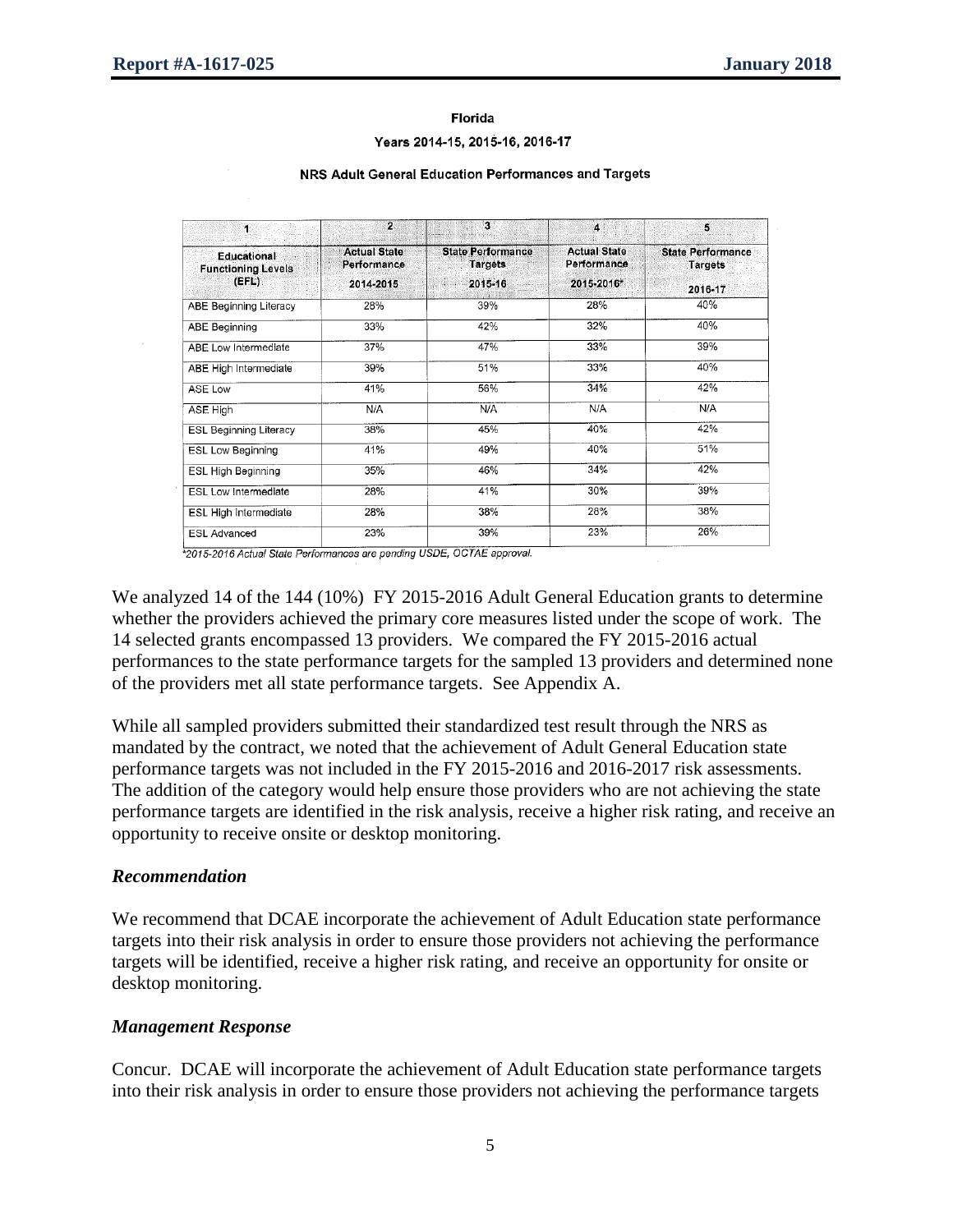will be identified, receive a higher risk rating, and receive an opportunity for onsite or desktop monitoring.

Finding 3: Current Adult Education grants do not include performance targets for all primary core measures.

Per the Adult Education grants, the scope of work is comprised of primary core measures and secondary core measures. The primary measures include the following:

- o Entered unsubsidized employment;
- o Retained employment learner retains employment through the third quarter after program exit; and
- o Placement in postsecondary education or training.

WIOA was signed into law on July 22, 2014, and supersedes the titles I and II of the Workforce Investment Act of 1998 and amends the Wagner-Peyser Act and Rehabilitation act of 1973. The WIOA joint rule for unified and combined state plans, performance accountability, and the onestop system joint provisions was published August 19, 2016, and took effect October 18, 2016.

Section 116, Chapter 4 (2) (A) of the WIOA, states "In general, the State primary indicators of performance for activities provided under the …program of adult education and literacy activities authorized under title II…shall consist of -

- (I) the percentage of program participants who are in unsubsidized employment during the second quarter after exit from the program;
- (II) the percentage of program participants who are in unsubsidized employment during the fourth quarter after exit from the program;
- (III) the median earnings of program participants who are in unsubsidized employment during the second quarter after exit from the program;
- (IV) the percentage of program participants who obtain a recognized postsecondary credential, or a secondary school diploma or its recognized equivalent (subject to clause (iii)), during participation in, or within 1 year after, exit from the program; and
- (V) the percentage of program participants who, during a program year, are in an education or training program that leads to a recognized postsecondary credential or employment and who are achieving measurable skill gains toward such a credential or employment."

Section 116, Chapter 4 (3) (A) (iv) (II) of the WIOA states, "The State and the Secretary of Labor, in conjunction with the Secretary of Education, shall reach an agreement, prior to the third program year covered by the State plan, on levels of performance for each indicator described in clause (iii) for each of the programs described in clause (ii) for each of the third and fourth program years covered by the State plan."

Section 2 CFR Part 200.331 (d) additionally states, "All pass through entities must monitor the activities of the sub recipient as necessary to ensure that the subaward is used for authorized purposes in compliance with Federal statutes, regulations, and the terms and the conditions of the subaward; and that the subaward performance goals are achieved.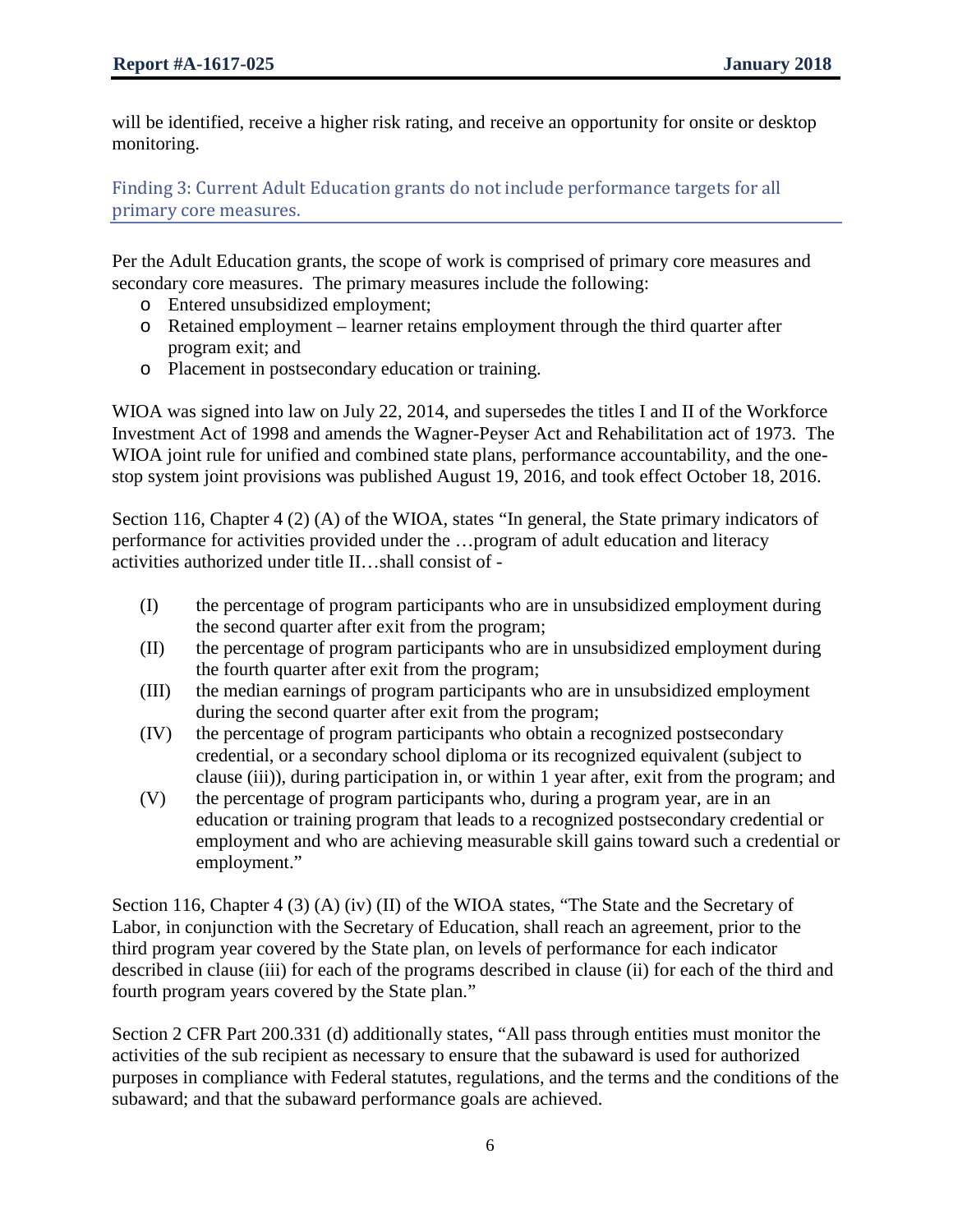Currently DCAE does not include performance targets for all primary core measures in the Adult Education grants. The U.S. Department of Education, Office of Career, Technical, and Adult Education, released a guidance document on August 23, 2017 to all WIOA agencies. The guidance provided clarifying language and corrections to the operating parameters and addresses the methodology for calculating the primary indicators of performance for the core programs. However, the memo did not discuss required levels of performance. Lack of required levels of performance prevents DCAE from effectively monitoring all the primary performance measures and identifying underperforming providers.

### *Recommendation*

We recommend that DCAE include performance targets for all primary measures in the Adult Education grants to ensure providers are achieving their performance goals and to address forthcoming WIOA guidelines.

### *Management Response*

Concur. DCAE will incorporate performance targets for all primary core measures in the Adult Education grant. OCTAE does not plan to negotiate performance targets for employment outcome measures and credential attainment rate until there is at least two years of baseline data. It is anticipated that performance targets for one or more of the outcome measures will be established for the 2019-20 reporting year. Notation of this expected schedule was included on page 50 of the 2017-18 AGE RFA released January 2016. Therefore performance targets could not be negotiated and set for local agencies prior to reporting year 2019-20.

### **Closing Comments**

The Office of the Inspector General would like to recognize and acknowledge the DCAE staff for their assistance during the course of this audit. Our fieldwork was facilitated by the cooperation and assistance extended by all personnel involved.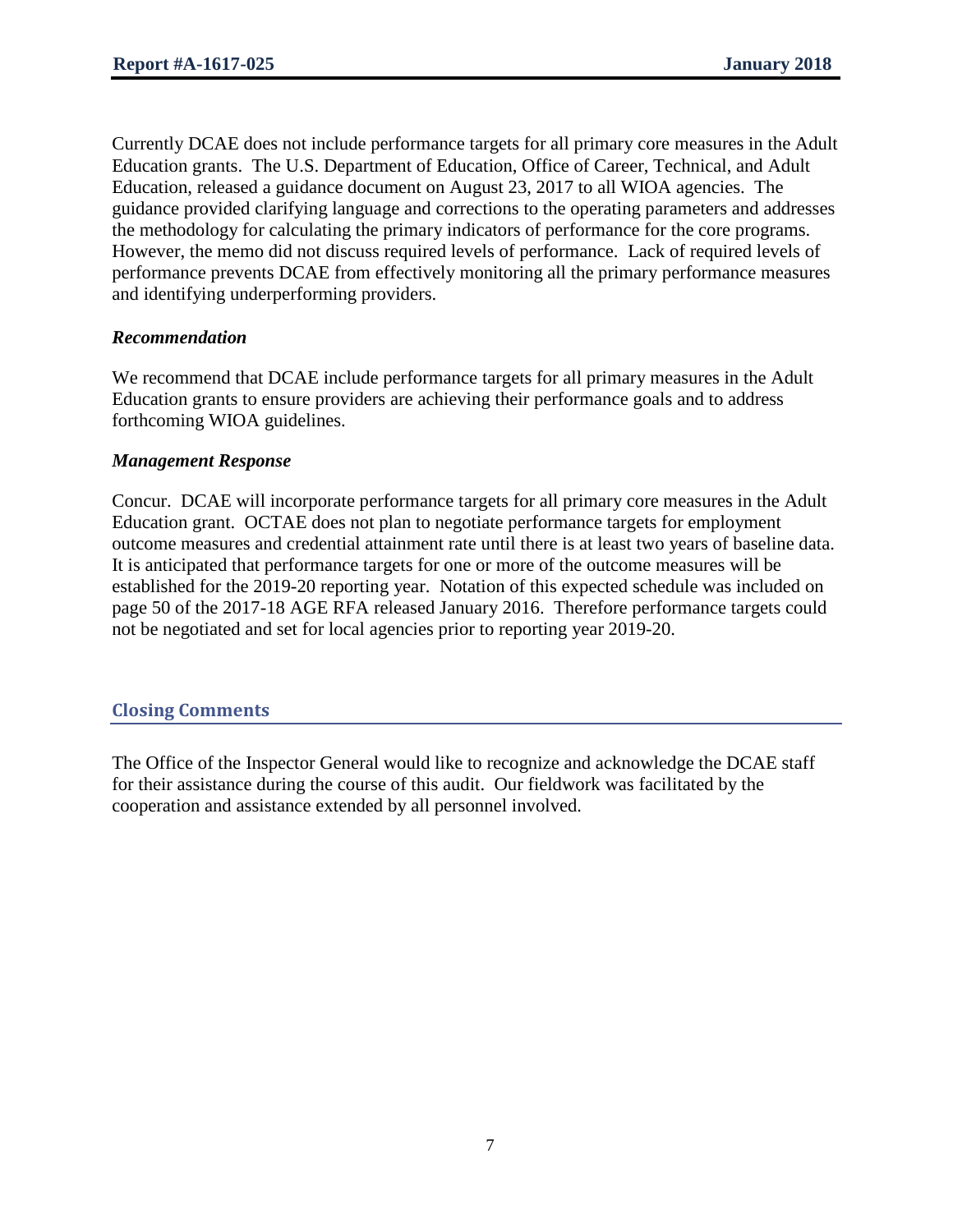*To promote accountability, integrity, and efficiency in state government, the OIG completes audits and reviews of agency programs, activities, and functions. Our audit was conducted under the authority of section 20.055, F.S., and in accordance with the International Standards for the Professional Practice of Internal Auditing, published by the Institute of Internal Auditors, and Principles and Standards for Offices of Inspector General, published by the Association of Inspectors General. The audit was conducted by Keith Bennett and supervised by Tiffany Hurst, Audit Director.*

*Please address inquiries regarding this report to the OIG's Audit Director by telephone at 850-245-0403. Copies of final reports may be viewed and downloaded via the internet at [http://www.fldoe.org/ig/auditreports.asp#F.](http://www.fldoe.org/ig/auditreports.asp#F) Copies may also be requested by telephone at 850-245-0403, by fax at 850-245-9419, and in person or by mail at the Department of Education, Office of the Inspector General, 325 West Gaines Street, Suite 1201, Tallahassee, FL 32399.*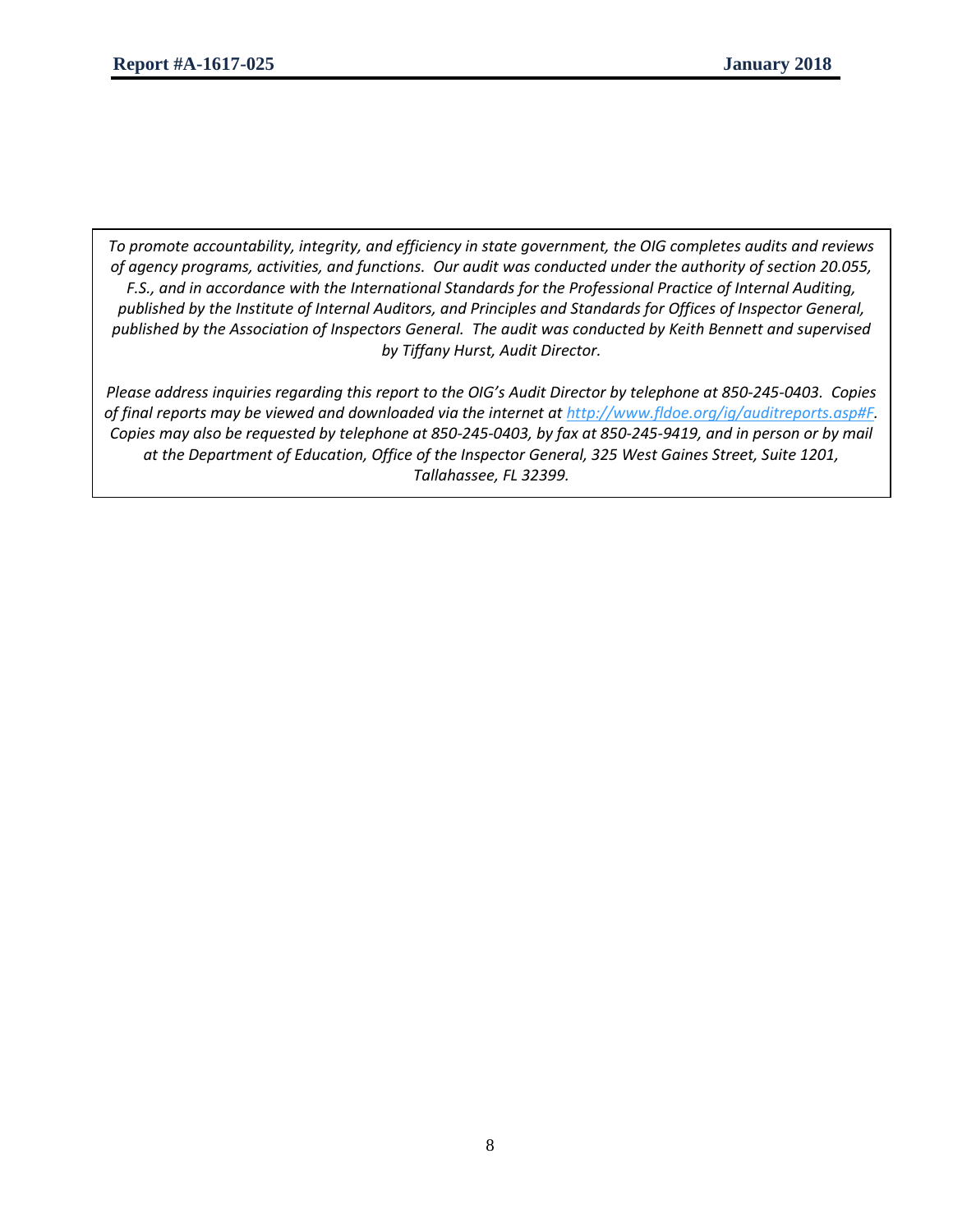### **Appendix A**

The graphs below are a representation of the sampled provider's actual performance during FY 2015-2016 compared to state performance target. Each provider is responsible to meet at least 90% of the required state performance target.

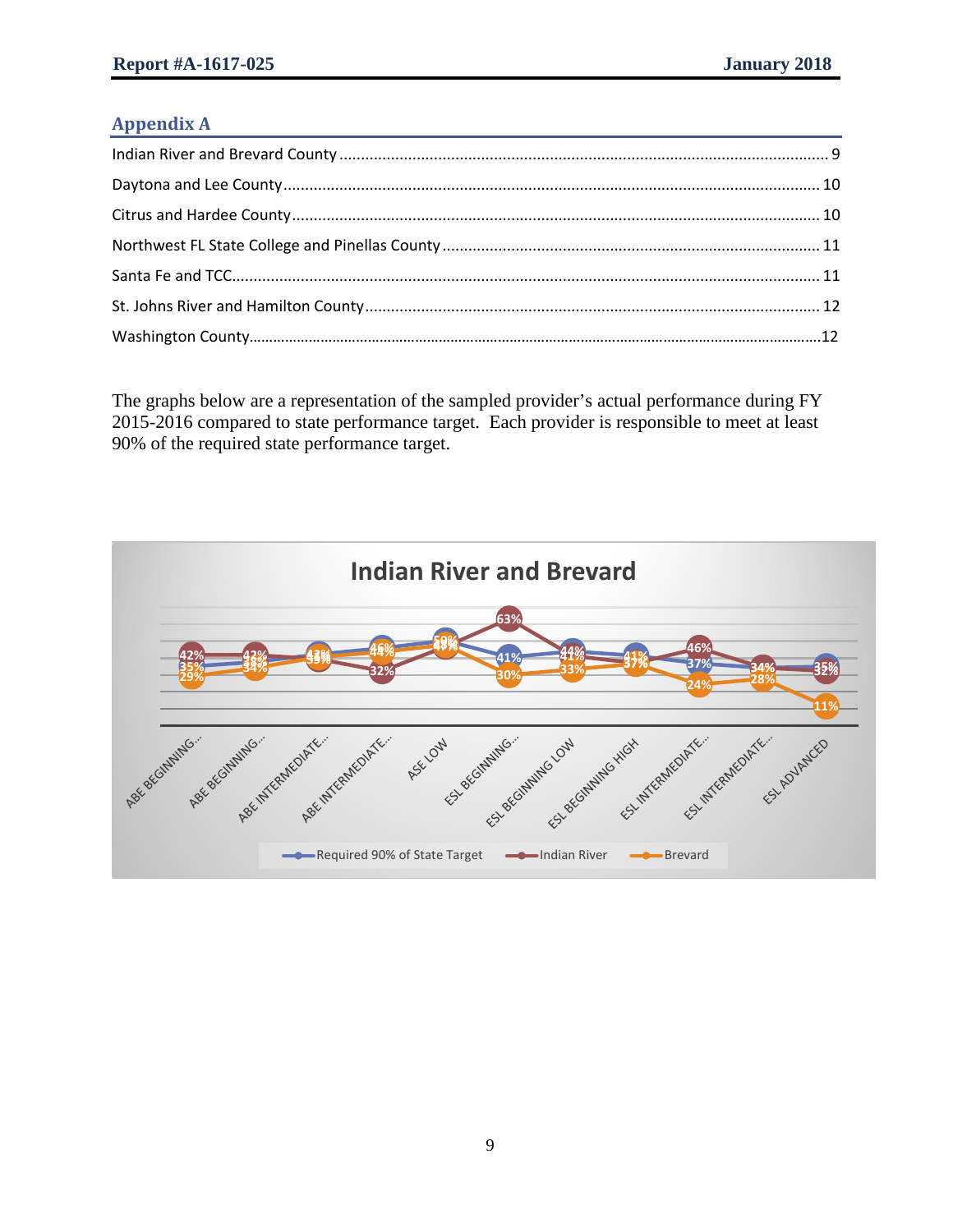

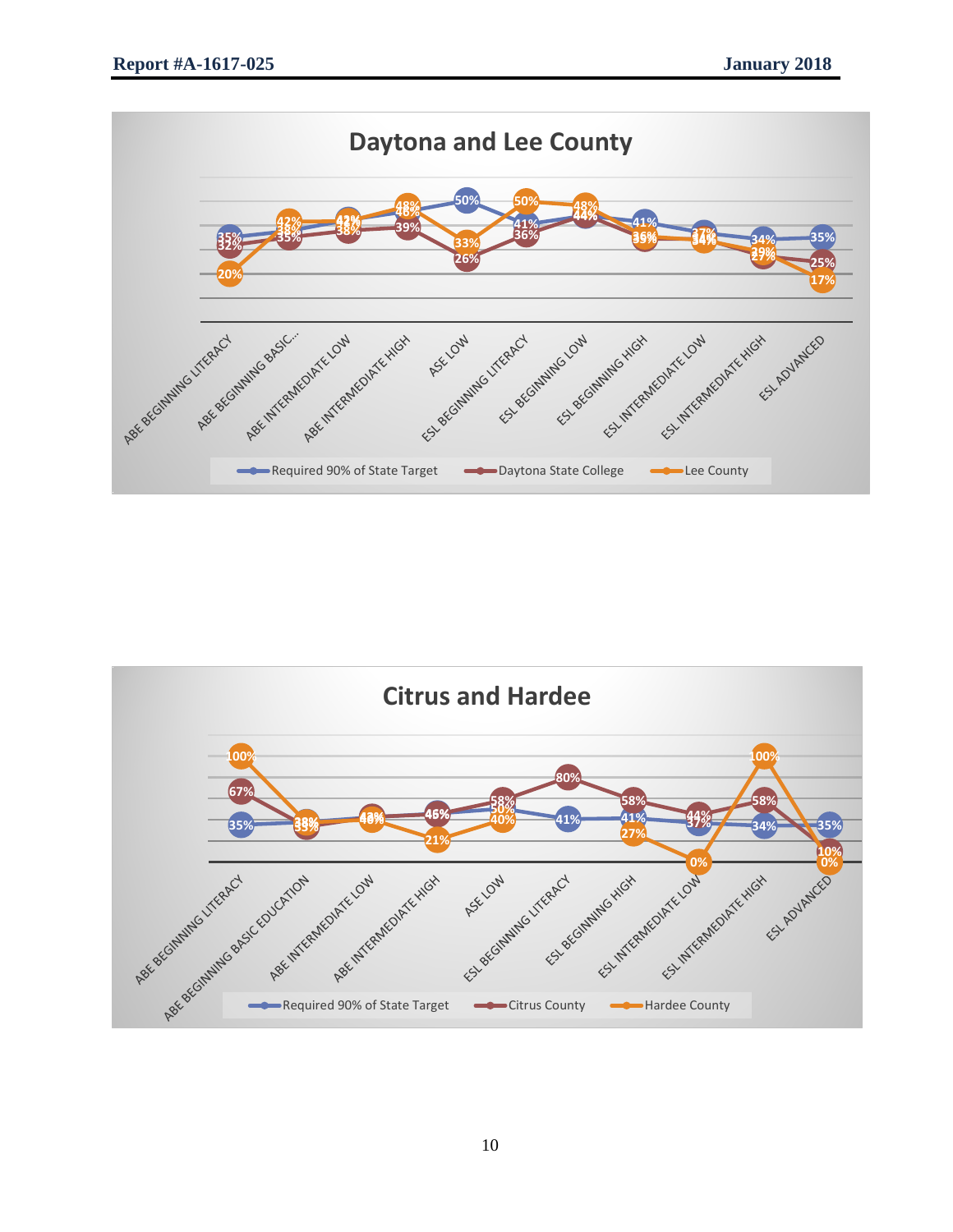